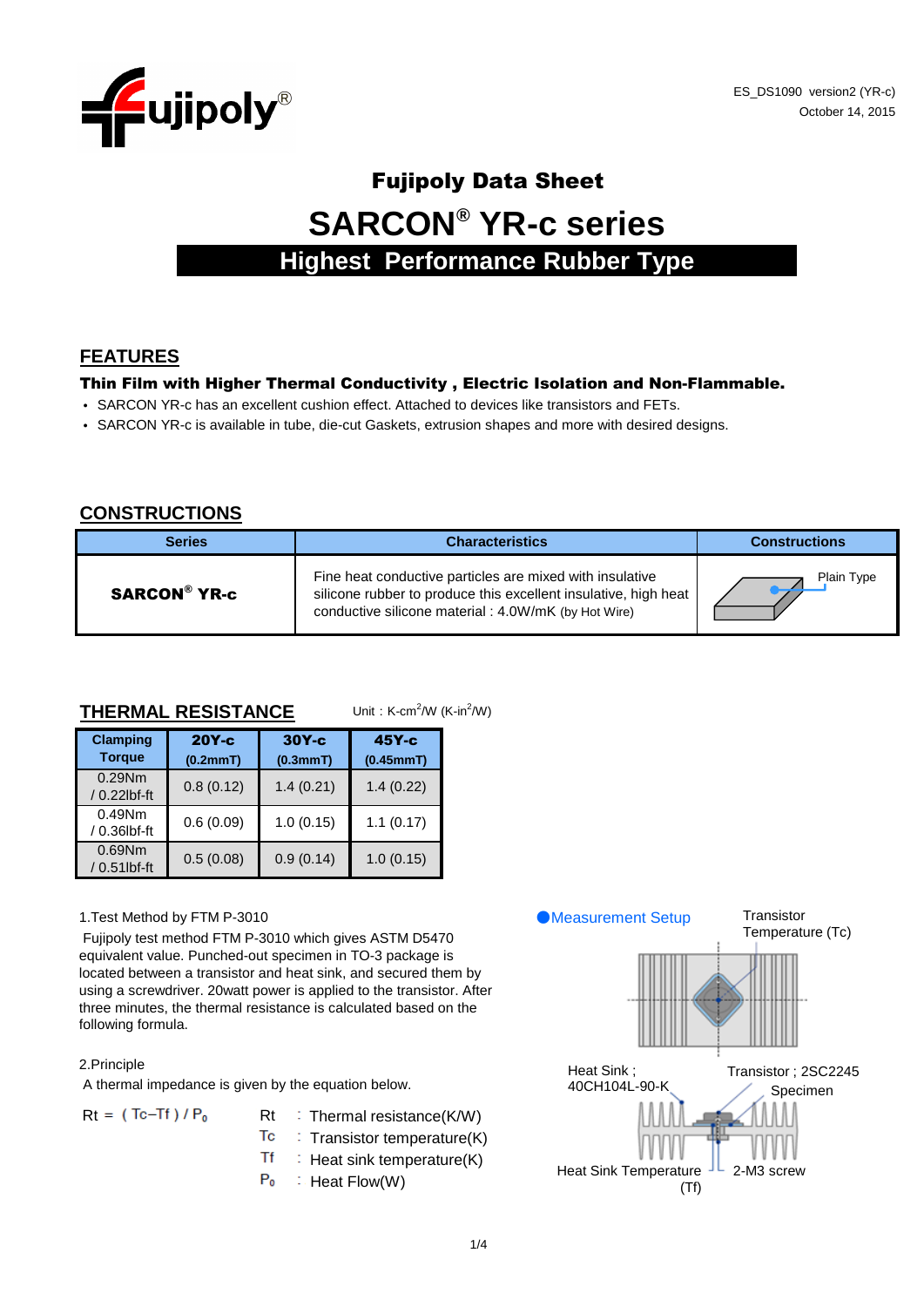# **TYPICAL PROPERTIES**

|                       | <b>Properties</b>                       |                 | unit           |                | <b>YR-c</b>      |               | <b>Test method</b>              |  |
|-----------------------|-----------------------------------------|-----------------|----------------|----------------|------------------|---------------|---------------------------------|--|
|                       |                                         |                 |                | 20Y-c          | $30Y-c$          | 45Y-c         |                                 |  |
| Physical              | Color                                   |                 | $\blacksquare$ |                | Light Gray       |               | Visual                          |  |
| Properties            | <b>Thickness</b>                        |                 | mm             | 0.2<br>±0.05   | 0.3<br>$+0.1/-0$ | 0.45<br>±0.05 | ISO 463:2006                    |  |
|                       | <b>Specific Gravity</b>                 |                 | $\blacksquare$ |                | 2.8              |               | ASTM D792                       |  |
|                       | <b>Hardness</b><br><b>Highest Value</b> | <b>IRHD</b>     |                | 75             | 80               | 80            | <b>ISO 7619</b>                 |  |
|                       | <b>Tensile Strength</b>                 | MPa             |                | 2.0            | 2.1              | 2.1           | ASTM D412                       |  |
|                       |                                         |                 | psi            | 290            | 305              | 305           |                                 |  |
|                       | Elongation                              | $\frac{0}{0}$   |                | 50             | 67               | 74            | ASTM D412                       |  |
| Electrical            | <b>Volume Resistivity</b>               | Ohm-m<br>kV(AC) |                | $1x10^{13}$    | $1x10^{13}$      | $1x10^{13}$   | ASTM D257                       |  |
| Properties            | <b>Breakdown Voltage</b>                |                 |                | $\overline{7}$ | 12               | 13            | ASTM D149                       |  |
|                       | Dielectric Strength                     | kV(AC)          |                | 5              | 9                | 9             | ASTM D149                       |  |
|                       |                                         |                 | 50Hz           |                | 9.6              |               |                                 |  |
|                       | <b>Dielectric Constant</b>              |                 | 1kHz           | 8.5            |                  |               | ASTM D150                       |  |
|                       |                                         |                 | 1MHz           |                | 7.6              |               |                                 |  |
|                       |                                         |                 | 50Hz           |                | 0.061            |               |                                 |  |
|                       | <b>Dissipation Factor</b>               |                 | 1kHz           |                | 0.054            |               | ASTM D150                       |  |
|                       |                                         |                 | 1MHz           |                | 0.021            |               |                                 |  |
| Thermal<br>Properties | <b>Thermal Conductivity</b>             | $W/m-K$         |                |                | 4.0              |               | <b>ASTM D2326</b><br>(Hot Wire) |  |
|                       | Recommended                             | $^{\circ}$ C    |                |                | $-40$ to $+150$  |               |                                 |  |
|                       | Operating Temp.                         |                 | $\circ$ F      |                |                  |               |                                 |  |
|                       | <b>Flame Retardant</b>                  |                 | <b>UL94</b>    |                | $V-0$            |               | <b>UL 94</b>                    |  |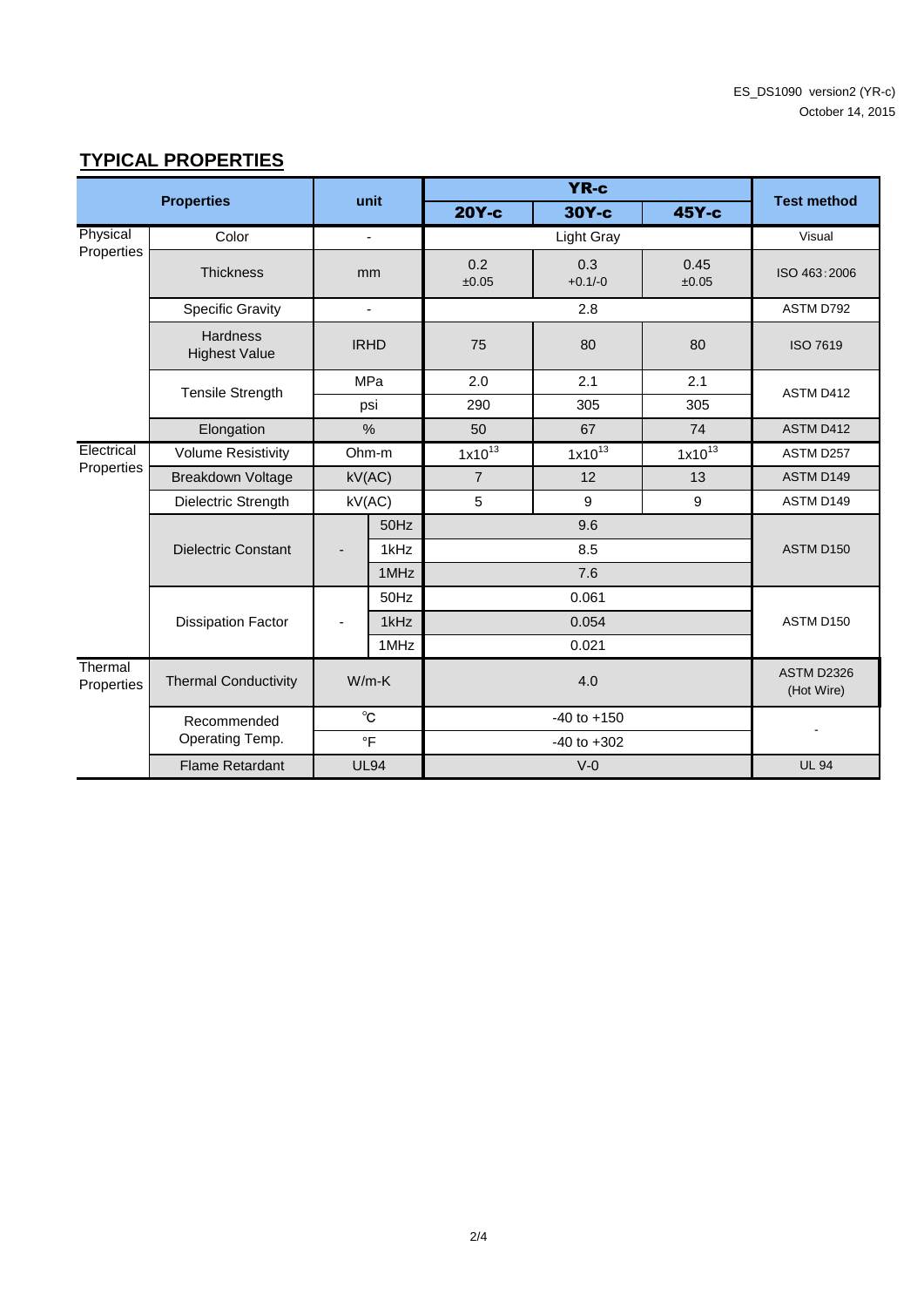## **DURABILITY**

# **Heat Aging Test : 150**℃**(300°F)**

| <b>Properties</b>         | unit           | $20Y-c$       |             |             | $30Y-c$       |             |             | $45Y-c$       |             |             |
|---------------------------|----------------|---------------|-------------|-------------|---------------|-------------|-------------|---------------|-------------|-------------|
|                           |                | <b>Before</b> | 500hrs      | .000hrs     | <b>Before</b> | 500hrs      | .000hrs     | <b>Before</b> | 500hrs      | .000hrs     |
| <b>Hardness</b>           | <b>ASKER A</b> | 75            | 83          | 90          | 75            | 83          | 90          | 75            | 83          | 90          |
| Tensile Strength          | Mpa            | 2.0           | 3.4         | 3.6         | 2.1           | 3.3         | 2.9         | 2.1           | 3.6         | 3.9         |
| Elongation                | $\%$           | 50            | 43          | 29          | 67            | 46          | 33          | 74            | 54          | 36          |
| <b>Volume Resistivity</b> | $Ohm-m$        | $2x10^{13}$   | $3x10^{13}$ | $3x10^{13}$ | $2x10^{13}$   | $2x10^{13}$ | $2x10^{13}$ | $2x10^{13}$   | $3x10^{13}$ | $2x10^{13}$ |
| <b>Breakdown Voltage</b>  | kV             |               | 8           |             | 13            | 14          | 12          | 13            | 16          | 14          |

## **Heat Aging Test : 200**℃**(390°F)**

| <b>Properties</b>        | unit           |               | $20Y-c$     |             |               | $30Y-c$     | $45Y-c$     |               |             |             |
|--------------------------|----------------|---------------|-------------|-------------|---------------|-------------|-------------|---------------|-------------|-------------|
|                          |                | <b>Before</b> | 500hrs      | $.000$ hrs  | <b>Before</b> | 500hrs      | $.000$ hrs  | <b>Before</b> | 500hrs      | 1,000hrs    |
| <b>Hardness</b>          | <b>ASKER A</b> | 72            | 91          | 97          | 72            | 91          | 97          | 72            | 91          | 97          |
| Tensile Strength         | Mpa            | 1.5           | 5.4         | 4.5         | 1.5           | 5.1         | 5.4         | 1.5           | 5.4         | 5.9         |
| Elongation               | $\%$           | 50            | 25          | 13          | 67            | 25          | 18          | 74            | 28          | 21          |
| Volume Resistivity Ohm-m |                | $1x10^{13}$   | $4x10^{13}$ | $3x10^{13}$ | $1x10^{13}$   | $4x10^{13}$ | $3x10^{13}$ | $2x10^{13}$   | $3x10^{13}$ | $3x10^{13}$ |
| Breakdown Voltage        | kV             |               |             |             | 13            | 13          | 12          | 13            | 15          | 15          |

# **Cold Test : -40**℃ **(-40°F)**

| <b>Properties</b>        | unit           | $20Y-c$       |                                  |             | $30Y-c$       |             |                | $45Y-c$       |             |             |
|--------------------------|----------------|---------------|----------------------------------|-------------|---------------|-------------|----------------|---------------|-------------|-------------|
|                          |                | <b>Before</b> | 500hrs                           | $.000$ hrs  | <b>Before</b> | 500hrs      | <b>.000hrs</b> | <b>Before</b> | 500hrs      | $.000$ hrs  |
| <b>Hardness</b>          | <b>ASKER A</b> | 73            | 72<br>72<br>73<br>73<br>73<br>73 |             |               |             |                |               | 73          | 72          |
| Tensile Strength         | Mpa            | 2.0           | 2.2                              | 2.2         | 2.1           | 2.3         | 2.2            | 2.1           | 2.2         | 2.0         |
| Elongation               | $\%$           | 50            | 54                               | 53          | 67            | 72          | 71             | 74            | 64          | 59          |
| Volume Resistivity Ohm-m |                | $2x10^{13}$   | $2x10^{13}$                      | $2x10^{13}$ | $2x10^{13}$   | $2x10^{13}$ | $2x10^{13}$    | $2x10^{13}$   | $2x10^{13}$ | $2x10^{13}$ |
| Breakdown Voltage        | kV             |               |                                  | 6           | 13            | 13          | 13             | 13            | 14          | 12          |

# **Humidity Test : 60**℃**(140°F) / 95%RH**

| <b>Properties</b>         | unit           | $20Y-c$       |             |             |               | $30Y-c$     |             |                   | $45Y-c$     |             |  |
|---------------------------|----------------|---------------|-------------|-------------|---------------|-------------|-------------|-------------------|-------------|-------------|--|
|                           |                | <b>Before</b> | 500hrs      | .000hrs     | <b>Before</b> | 500hrs      | $.000$ hrs  | <b>Before</b>     | 500hrs      | ,000hrs     |  |
| <b>Hardness</b>           | <b>ASKER A</b> | 73            | 70          | 70          | 73            | 70          | 70          | 73                | 70          | 70          |  |
| Tensile Strength          | Mpa            | 2.0           | 1.7         | 1.7         | 2.1           | 2.0         | 1.8         | 2.0<br>1.8<br>2.1 |             |             |  |
| Elongation                | $\frac{9}{6}$  | 50            | 48          | 52          | 67            | 63          | 63          | 74                | 72          | 70          |  |
| <b>Volume Resistivity</b> | $Ohm-m$        | $2x10^{13}$   | $2x10^{13}$ | $2x10^{13}$ | $2x10^{13}$   | $1x10^{13}$ | $1x10^{13}$ | $2x10^{13}$       | $1x10^{13}$ | $1x10^{13}$ |  |
| <b>Breakdown Voltage</b>  | kV             |               |             | 6           | 13            | 13          | 12          | 13                | 13          | 13          |  |

# **Heat Shock Test : -40**℃ **(-40°F)/30min** ⇔ **125**℃ **(257°F)/30min**

| <b>Properties</b>         | unit           |               | $20Y-c$     |             | $30Y-c$       |             |             | $45Y-c$       |             |             |
|---------------------------|----------------|---------------|-------------|-------------|---------------|-------------|-------------|---------------|-------------|-------------|
|                           |                | <b>Before</b> | 500hrs      | .000hrs     | <b>Before</b> | 500hrs      | 1.000hrs    | <b>Before</b> | 500hrs      | .000hrs     |
| <b>Hardness</b>           | <b>ASKER A</b> | 73            |             | 81          | 73            |             | 81          | 73            |             | 81          |
| Fensile Strength          | Mpa            | 2.0           | 2.4         | 2.6         | 2.1           | 2.3         | 2.2         | 2.1           | 2.2         | 2.0         |
| Elongation                | $\%$           | 50            | 41          | 43          | 67            | 72          | 71          | 74            | 64          | 59          |
| <b>Volume Resistivity</b> | $Ohm-m$        | $2x10^{13}$   | $2x10^{13}$ | $2x10^{13}$ | $2x10^{13}$   | $2x10^{13}$ | $2x10^{13}$ | $2x10^{13}$   | $2x10^{13}$ | $2x10^{13}$ |
| Breakdown Voltage         | kV             |               |             |             | 13            | 13          | 13          | 13            | 14          | 14          |